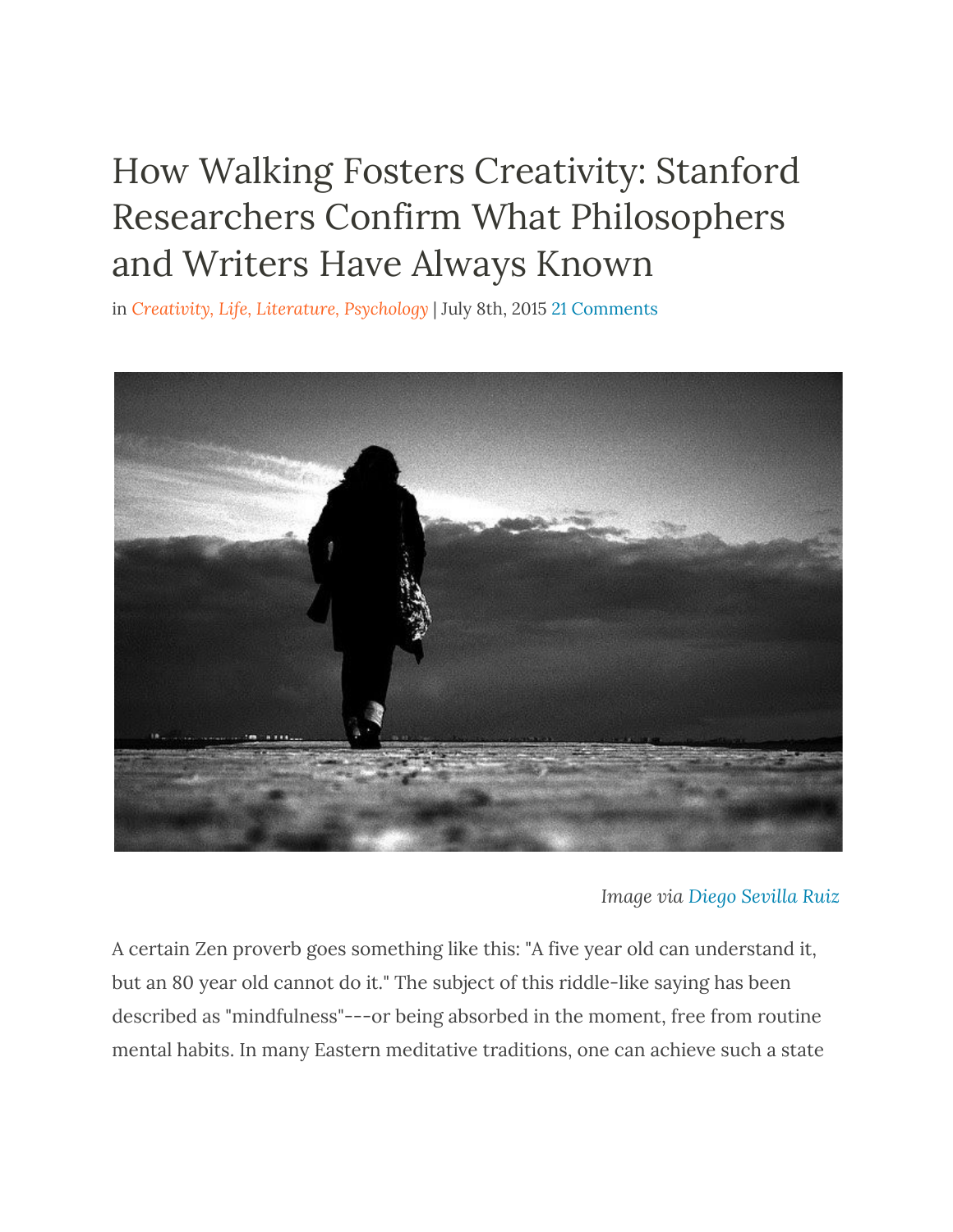by walking just as well as by sitting still—and many a poet and teacher has preferred the ambulatory method.

This is equally so in the West, where we have an entire school of ancient philosophy—the ["peripatetic](https://en.wikipedia.org/wiki/Peripatetic_school)"—that derives from Aristotle and his contemporaries' penchant for doing their best work while in leisurely motion. Friedrich [Nietzsche,](http://plato.stanford.edu/entries/nietzsche/) an almost fanatical walker, once wrote, "all truly great thoughts are conceived by walking." Nietzsche's mountain walks were athletic, but walking---[Frédéric](http://www.theguardian.com/books/2014/apr/20/frederic-gros-walk-nietzsche-kant) Gros [maintains](http://www.theguardian.com/books/2014/apr/20/frederic-gros-walk-nietzsche-kant) in his *A [Philosophy](http://amzn.to/1JTodOW) of Walking*---is not a sport; it is "the best way to go more slowly than any other method that has ever been found."

Gros discusses the centrality of walking in the lives of Nietzsche, Rimbaud, Kant, Rousseau, and Thoreau. Likewise, Rebecca Solnit has profiled the essential walks of literary figures such as William Wordsworth, Jane Austen, and Gary Snyder in [her](http://amzn.to/1Cnu3bl) [book](http://amzn.to/1Cnu3bl) *[Wanderlust](http://amzn.to/1Cnu3bl)*, which argues for the necessity of walking in our own age, when doing so is almost entirely unnecessary most of the time. As great walkers of the past and present have made abundantly clear—anecdotally at least—we see a significant link between walking and creative thinking.

More generally, [writes](http://www.newyorker.com/tech/elements/walking-helps-us-think) Ferris Jabr in *The New [Yorker](http://www.newyorker.com/tech/elements/walking-helps-us-think)*, "the way we move our bodies further changes the nature of our thoughts, and vice versa." Applying modern research methods to ancient wisdom has allowed psychologists to quantify the ways in which this happens, and to begin to explain why. Jabr summarizes the [experiments](http://news.stanford.edu/news/2014/april/walking-vs-sitting-042414.html) of two Stanford walking researchers, Marily [Oppezzo](http://aaalab.stanford.edu/about-us/marily-oppezzo/) and her mentor Daniel [Schwartz,](http://aaalab.stanford.edu/about-us/dan-schwartz/) who found that almost two hundred students tested showed markedly heightened creative abilities while walking. Walking, Jabr writes in poetic terms, works by "setting the mind adrift on a frothing sea of thought." (Hear Dr. Oppezzo discuss her study in a Minnesota public radio interview above.)

Oppezzo and Schwartz [speculate](http://www.apa.org/news/press/releases/2014/04/creativity-walk.aspx), "future studies would likely determine a complex pathway that extends from the physical act of walking to physiological changes to